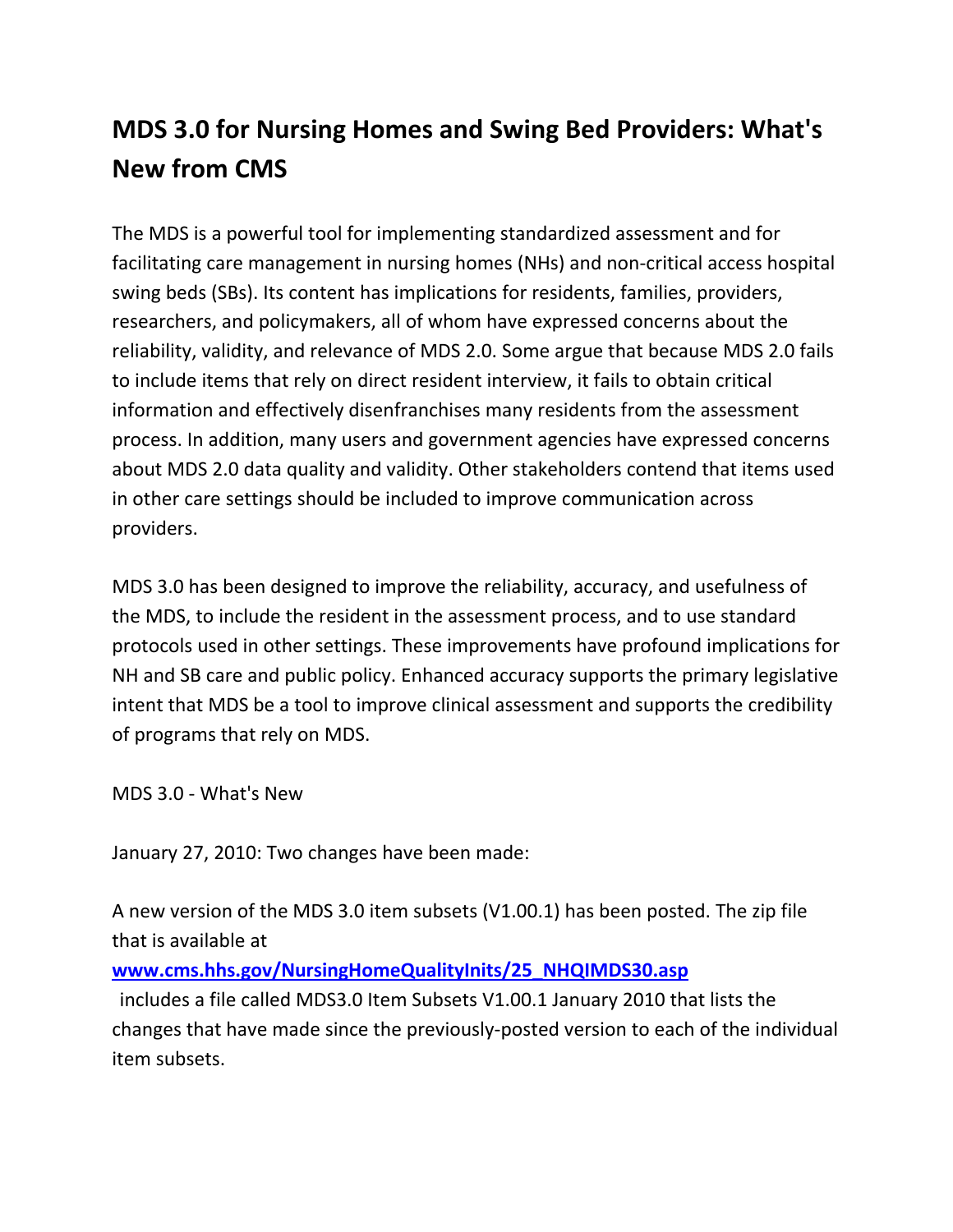The previously‐posted MDS 3.0 Item Matrix has been removed from the list of available downloads. The content of this matrix is contained in Appendix F of the RAI manual. A more detailed version of the item matrix that is intended for software developers is available as part of the MDS 3.0 data submission specifications.

MDS 3.0 Information for the October 1, 2010 Implementation

The following files are now available under the Downloads section of this page at **www.cms.hhs.gov/NursingHomeQualityInits/25\_NHQIMDS30.asp**:

MDS 3.0 Item Subsets V1.00.1 January 2010 ‐ This zip file contains printable documents with the required subset of data items for each MDS 3.0 assessment and tracking document (e.g. admission, quarterly, annual, significant change, discharge, entry, etc).

MDS 3.0 RAI Manual Jan 27, 2010 ‐ This zip file contains chapters 1,2, 3, 4, 5 and 6. Each section in chapter 3 is contained in a separate PDF file (e.g., Section C: Cognitive Patterns). Appendices A through G, and H are also listed. Chapters 2 and 4 along with Appendix C are now included in this file.

MDS 3.0 Satellite Broadcast Part I ‐ This file contains information about the first MDS 3.0 satellite broadcast, which is available in the document labeled "MDS 3.0 Satellite Broadcast Part I."

Please Note: Although this is the material that will be applicable with the October 1, 2010 implementation, CMS strongly encourages that all parties refrain from or delay conducting training until after the "Train‐the‐Trainer" sessions have been completed (scheduled for the spring 2010).

Questions regarding the "MDS 3.0 RAI Manual" on this page should be directed to MDS30Comments@cms.hhs.gov. Please note that CMS will not be providing an individualized response to each inquiry; however, CMS will make sure the issues or comments are addressed in the upcoming MDS 3.0 training sessions or updates to the information provided on this page.